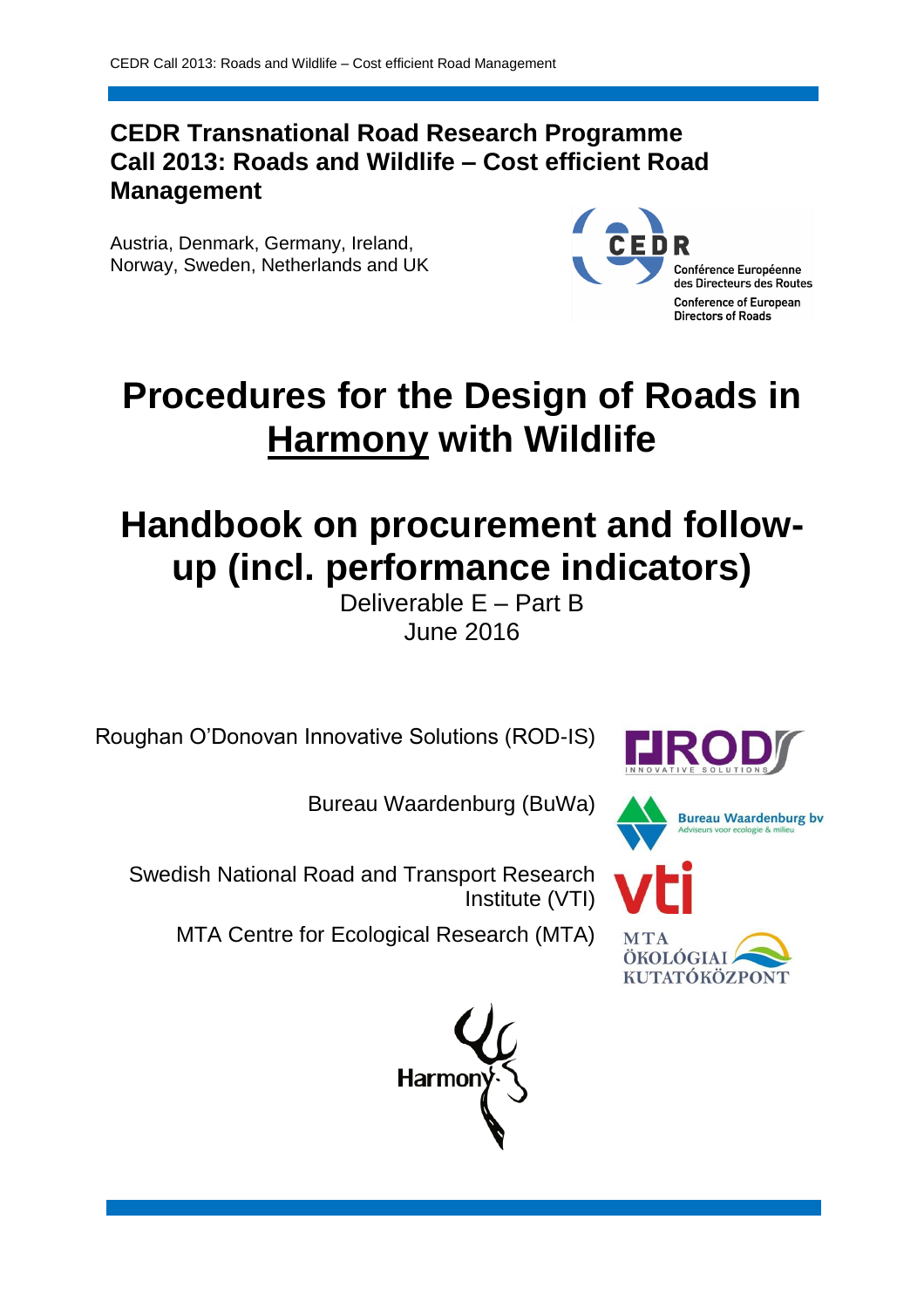# **CEDR Call 2013: Roads and Wildlife – Cost efficient Road Management Harmony Procedures for the Design of Roads in Harmony with Wildlife**

# **Handbook on procurement and follow-up (incl. performance indicators)**

| <b>Revision</b> | <b>Description</b>                              | <b>Made</b>                                                                      | <b>Checked</b>        | <b>Approved</b>       | <b>Date</b> |
|-----------------|-------------------------------------------------|----------------------------------------------------------------------------------|-----------------------|-----------------------|-------------|
| 01              | Draft final<br>report                           | G Tschan, VTI<br>E. Ó Catháin, ROD-IS<br>C. Carey, ROD-IS<br>B. Corrigan, ROD-IS | EOB,<br><b>ROD-IS</b> | MP, MTA               | 24/12/14    |
| 02              | Draft final<br>report                           | G Tschan, VTI<br>C.Carey, ROD-IS                                                 |                       | AOC,<br><b>ROD-IS</b> | 27/06/16    |
| 02              | Draft final<br>S. MacGearailt, ROD-IS<br>report |                                                                                  | CC,<br><b>ROD-IS</b>  | EOB,<br><b>ROD-IS</b> | 14/12/16    |

Due date of deliverable: 31/10/2015 Actual submission date: 01/03/2016 Revised and resubmitted on: 27/06/2016 Revised and resubmitted on: 14/12/2016

Start date of project: 01/04/2014 End date of project: 31/03/2016

### **Author(s) this deliverable**:

Georg Tschan, VTI, Sweden Eoin Ó Catháin, ROD-IS, Ireland Ciarán Carey, ROD-IS, Ireland Barry Corrigan, ROD-IS, Ireland Seamus Mac Gearailt, ROD-IS, Ireland

PEB Project Manager: Vincent O'Malley

Version 3, Dec 2016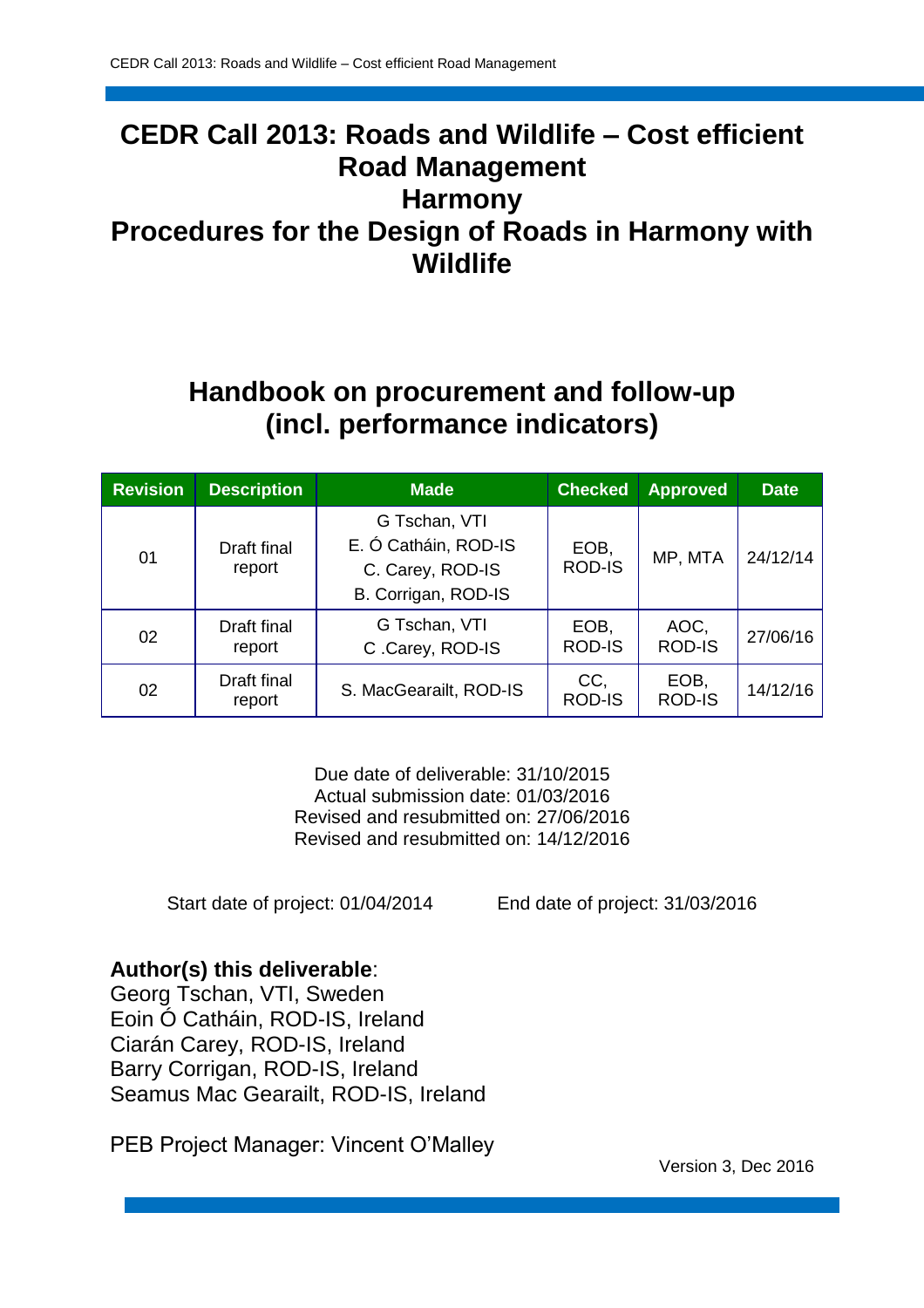# **Table of contents**

|              | 1.1   |  |
|--------------|-------|--|
|              | 1.2   |  |
| $\mathbf{2}$ |       |  |
|              | 2.1   |  |
|              | 2.1.1 |  |
|              |       |  |
|              | 2.2   |  |
| 3            |       |  |
|              | 3.1   |  |
|              | 3.2   |  |
|              | 3.3   |  |
|              | 3.4   |  |
|              | 3.5   |  |
|              | 3.5.1 |  |
|              | 3.5.2 |  |
| 4            |       |  |
|              | 4.1   |  |
| 5            |       |  |
|              |       |  |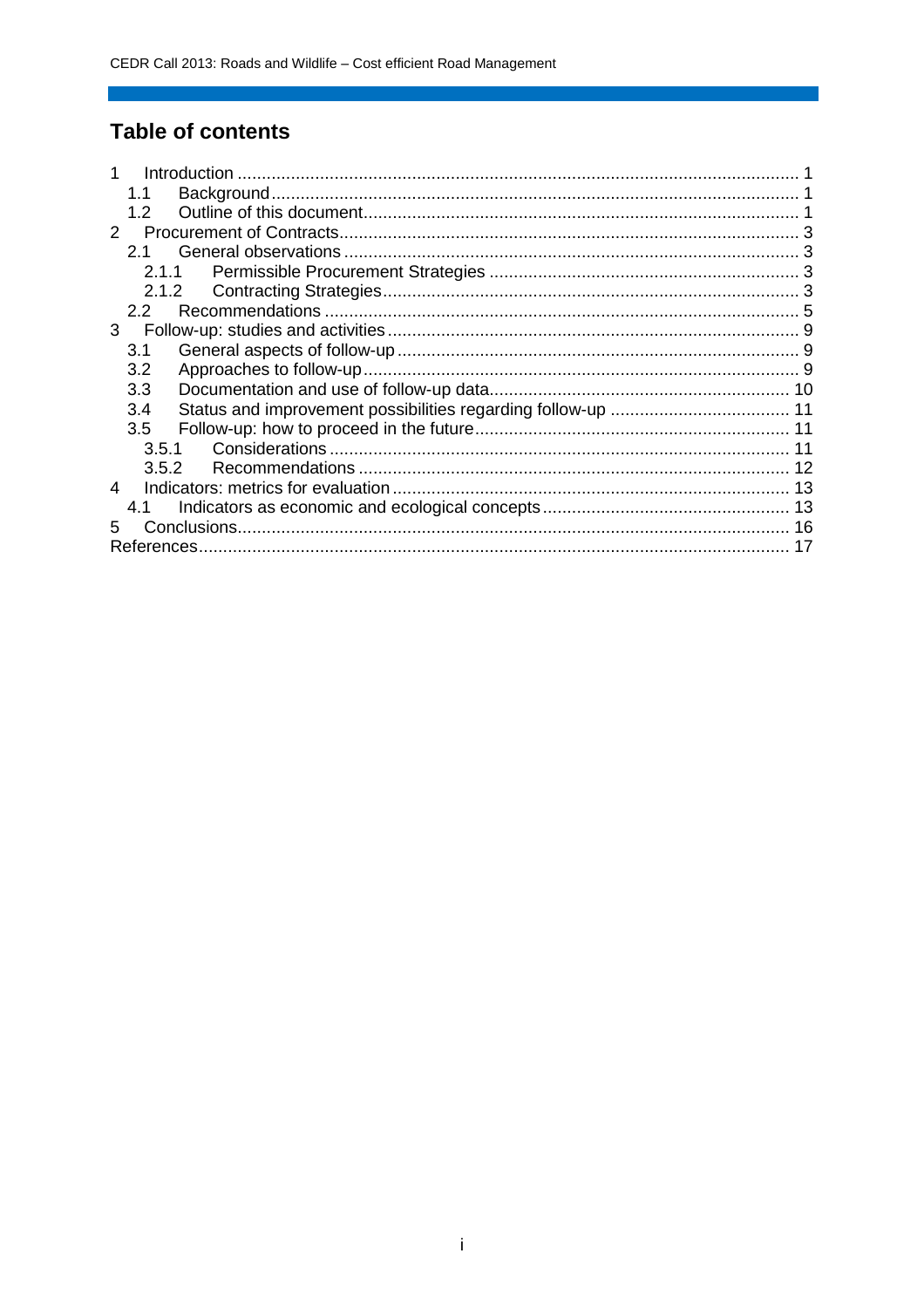# **1 Introduction**

## **1.1** *Background*

Over the last 200 years, a great network of roads and railroads has grown all over the world. From the human perspective on the one hand, this means a considerable increase in individual mobility, but on the other hand it comes at the cost of a progressive fragmentation of the landscape surrounding us. Wildlife was until very recently not considered in the planning of infrastructure at all. However, transport infrastructure has an enormous effect on wildlife, causing the death of many thousands of animals each year, and contributing to a general decline of wildlife and natural habitats (Iuell et al., 2003). That wildlife populations in Europe did not crash, but instead showed a mild comeback from the mid-20<sup>th</sup> century, however, has to be attributed to species protection, an active, targeted conservation, and extended legal protection (Deinet et al., 2013). The discussion about mitigation efforts for the protection of wildlife in Europe has to be conducted In this context.

European countries are among those with the densest road networks in the world. Since the world network is likely to increase considerably in the near future – not least in developing countries (cf. Laurance et al., 2014) – it is important to lead with a good example in construction, maintenance and follow-up activities to create a sustainable infrastructure throughout the continent. However, today there are large differences between the individual countries in how the transportation infrastructure is procured, managed and maintained. For example, operation and maintenance can be delegated in part – or entirely – to private companies, and the amount of supervision by state or local governments varies considerably across Europe. In fact, most maintenance tasks for roads (and other transport routes) are nowadays given to one or more private companies. These in turn receive the respective assignments in a more or less standardised procurement process, which is commonly repeated after a specified time frame and which has to comply with the European rules for procurement of public contracts (European Commission, 2015).

The primary purpose of roads in Europe is to provide transportation corridors for human passengers and freight, but their design, operation and maintenance has to be done in harmony with wildlife. Actions that tackle the problem of landscape fragmentation and the conflict of interest between humans and wild animals will have an increasing importance in future. To this end, we will provide recommendations here for the procurement of project contracts that optimises the use of resources without compromising nature.

## **1.2** *Outline of this document*

This deliverable has been developed through a collaborative effort between ecologists and engineers. It is based on experience collected from the following nine EU Member states (in alphabetical order):

- Austria
- Belgium
- Greece
- Hungary
- The Republic of Ireland
- The Netherlands
- Norway
- Sweden
- The United Kingdom

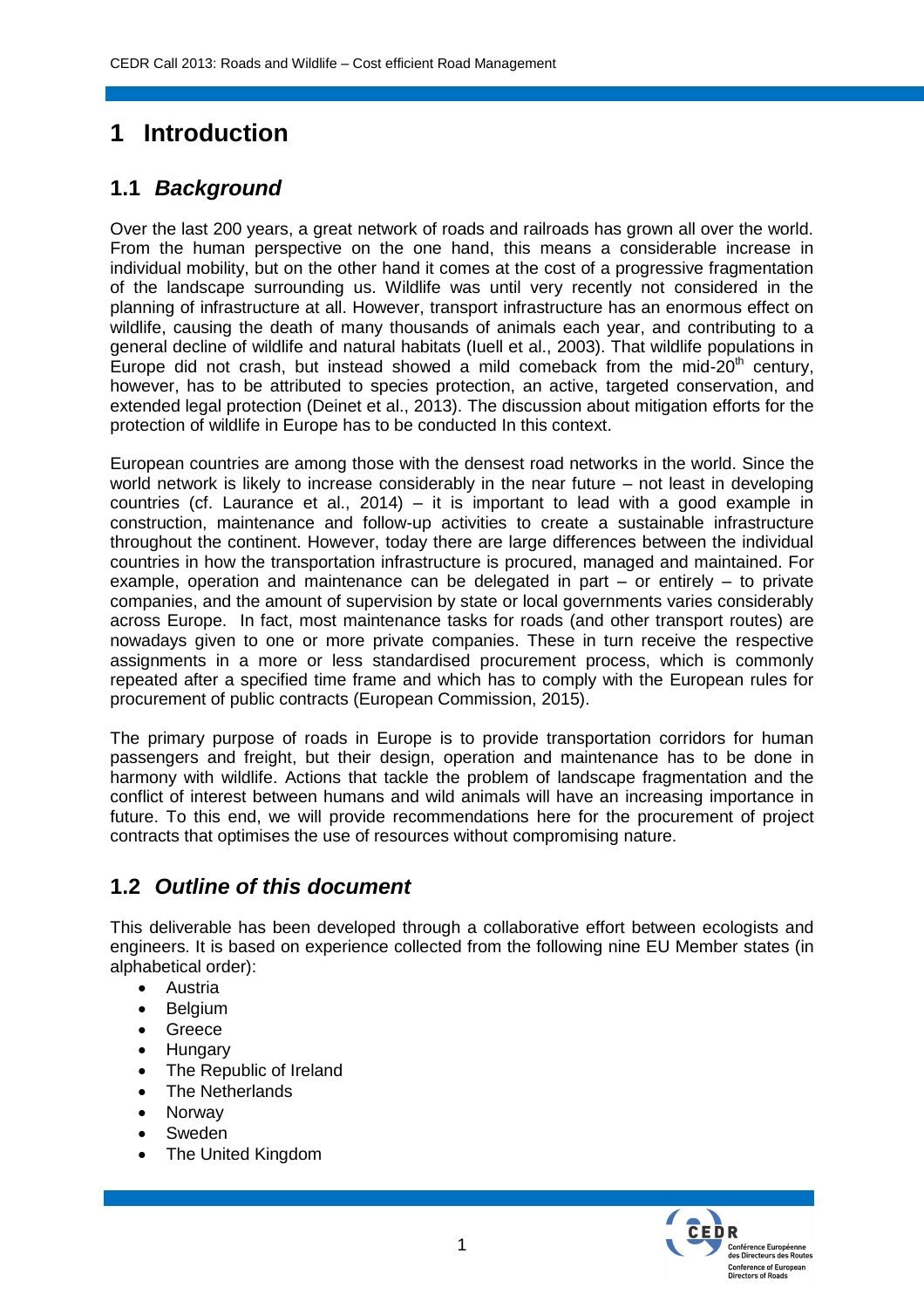Recommendations given here consider large motorway / trunk road construction and widening schemes. Additional studies would be required to establish if the findings of this study are applicable to other categories of project. The three major subjects covered in this report are:

- (1) Procurement of contracts,
- (2) Follow-up activities (i.e. post-construction, handover, and maintenance) and,
- (3) Performance indicators.

For some forms of procurement of road works there were before now clear gaps in the chain of actions for wildlife protection that gave rise to risks of failure in wildlife protection measures. One of these shortcomings was a lack of continuity and consistency of wildlife protection regardless of the procurement process adopted.

An important approach to ensure proper implementation of wildlife-friendly measures is to include post-construction controls as an integral part of any project, which we refer to here as '*follow-up*'. *Follow-up* is thus defined as any activity that checks if a structure is fulfilling its purpose, in terms of quality and sustainability (here mainly applied to mitigation structures such as artificial wildlife crossings) and acts on the findings. In this sense, follow-up almost always comprises some form of biological monitoring. However, 'follow-up' is not to be confused with 'maintenance'. Maintenance activities have the purpose of keeping a structure functional, while a follow-up is checking the function of the structure following its initial construction. In contrast to maintenance, follow-up activities are usually performed only during a specified period after construction, however, this can vary depending on the specific site conditions. This will be further explained in the relevant sections of this document.

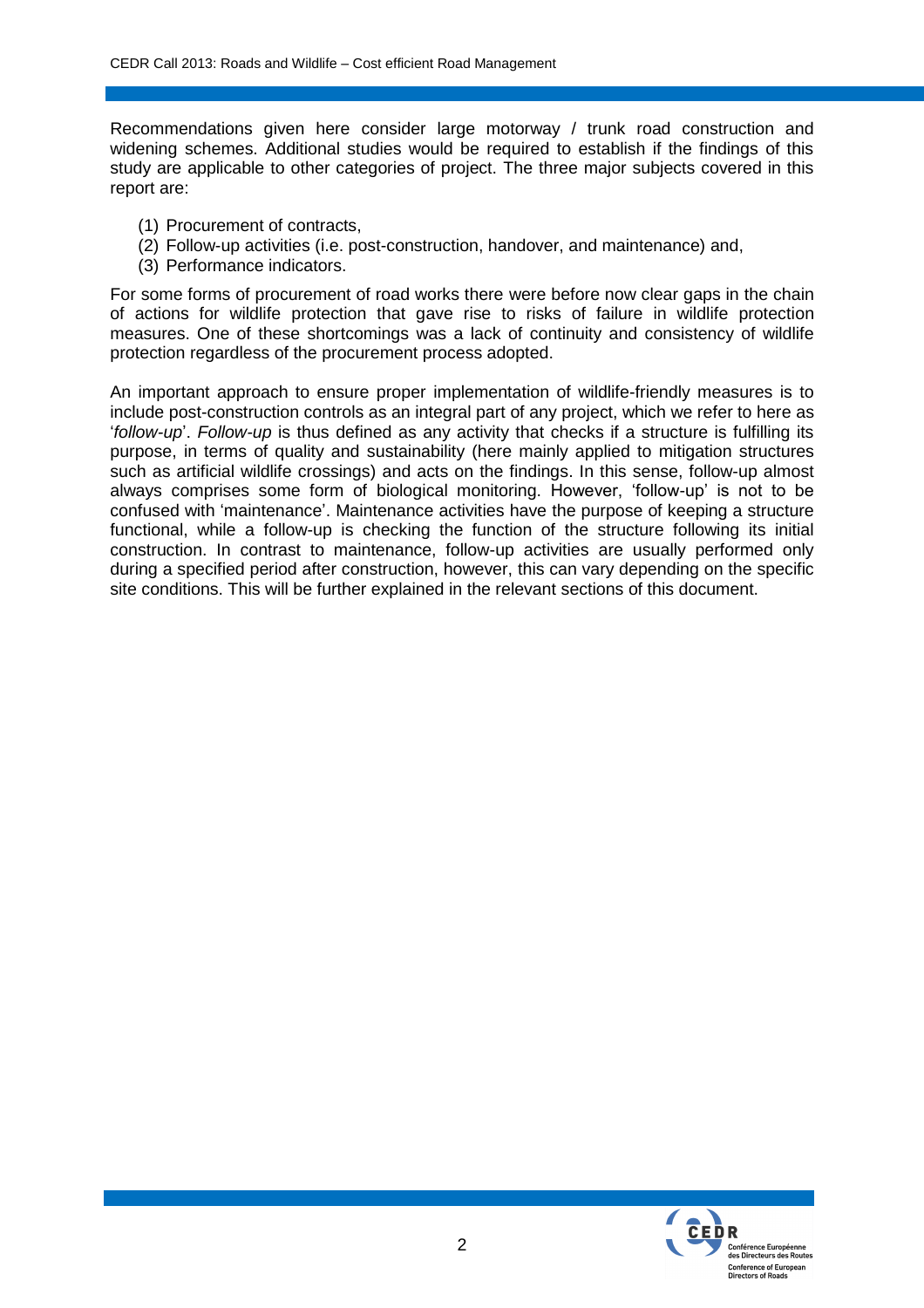# **2 Procurement of Contracts**

### **2.1** *General observations*

#### 2.1.1 *Permissible Procurement Strategies*

The EU Procurement Directive 2014/24/EU permits five different types of procurement competition:

- Open;
- Restricted:
- Competitive Procedure with Negotiation;
- Competitive Dialogue;
- Innovation Partnership.

All of the above can include Suitability Assessments to establish the experience of the Contractor and Quality Assessments to measure the Contractor's proposed approach to the project, which can include specific measures for dealing with ecological protection and enhancement. The latter three options provide more scope for innovation by the contractor. However, the circumstances under which they can be used are more restrictive.

EU Procurement rules preclude – at present – consideration of past performance at the Tender Stage. That means that past performance may only be assessed at the Suitability Assessment Stage.

Studies have also shown that so-called *Green (Public) Procurement* (cf. European Commission, 2015a) with performance based objectives can achieve better environmental outcomes over standard environmental requirements incorporated into the EIA report/EIS. Some important observations that were made in the *Harmony* project:

- Increased focus on Quality in tender requirements leads to more robust tender submissions of higher quality.
- The importance of Quality Assessment increases where there are particular environmental sensitivities – e.g. proximity to a Natura 2000 site.
- Where there is an excessive focus on price, the quality of the completed project reduces. However, the use of Quality Assessment across the Study Area is limited and some jurisdictions require Contracts to be awarded on cost criteria only.
- There is frustration with the robustness of the procurement process in some jurisdictions. There need to be clear and specific evaluation criteria such that Contracting Authorities can resist procurement challenges. When a Contractor challenges high quality requirements, legal adjudicators often take a precautionary approach, frustrating the objectives of the Contracting Authority.

### 2.1.2 *Contracting Strategies*

The four different types of Contracting Strategies generally used for the construction and widening / improvement of large trunk road / motorway schemes across Europe are:

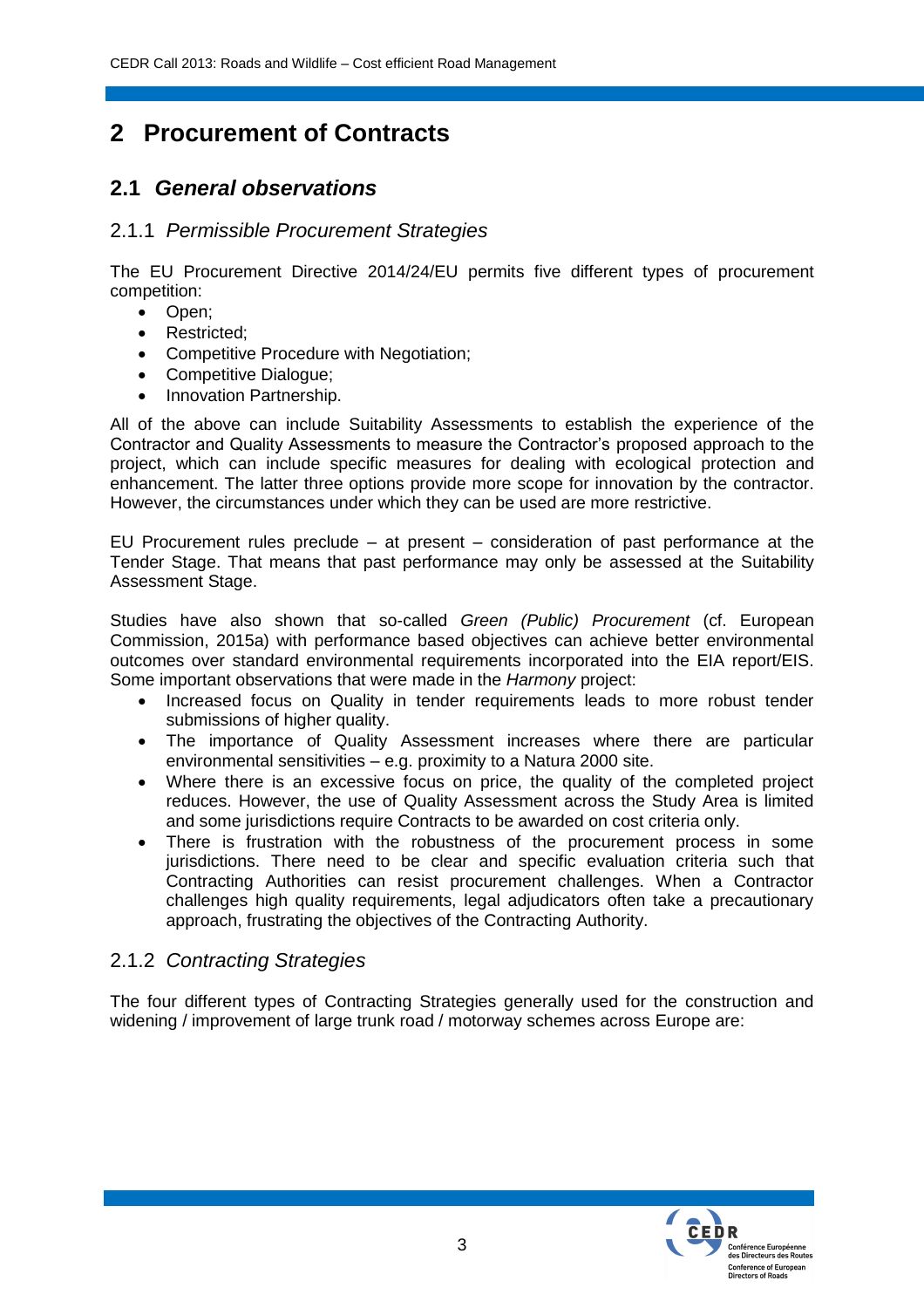| <b>Contract Type/Name</b>                          | Body responsible for project stage |               |                     |                     |  |
|----------------------------------------------------|------------------------------------|---------------|---------------------|---------------------|--|
|                                                    | <b>Planning</b>                    | <b>Design</b> | <b>Construction</b> | <b>Maintenance</b>  |  |
| <b>Traditional</b>                                 | Employer                           | Employer      | Contractor          | Employer            |  |
| <b>Design and Build</b><br>(D&B)                   | Employer                           | Contractor    | Contractor          | Employer            |  |
| Design, Build and<br><b>Maintain (DBM)</b>         | Employer                           | Contractor    | Contractor          | Contractor          |  |
| <b>Early Contactor</b><br><b>Involvement (ECI)</b> | Contractor                         | Contractor    | Contractor          | Contractor/Employer |  |

There are particular advantages and challenges associated with the contract types that are currently in use. In particular, we observed the following regarding each type:

#### *Traditional Contracts (Employer Designed)*

Traditional, employer-designed contracts offer the advantage that a certain continuity is ensured, because the same organisation is involved in the whole project life-cycle. Continuity is one of the cornerstones of a successful long-term project outcome but a failing of this form of contract is its vulnerability to a shortfall in resource commitment beyond construction.

#### *Design & Build (D&B) Contracts*

D&B contracts that lack suitably strong financial incentives (greater than the cost of measures) in regard to wildlife measures should be avoided from an ecological perspective. Here, there is the risk that the Contractor constructs the structure with a view to minimise costs only and without regard to the long term implications of the project performance or maintenance considerations.

#### *Design, Build & Maintain (DBM) Contracts*

DBM contracts should be preferred over pure D&B contracts as the Contractor is not only responsible for building the structure, but also for its maintenance. Thus, building a structure of good quality that will be functional for a long time is in the interest of the Contractor too, because it will incentivize the reduction of maintenance costs low will ideally render improvement works unnecessary.

A long maintenance period of several decades (e.g. in the Netherlands at present 20-30 years) can be achieved by setting the necessary money needed aside in the beginning. However, using DBM contracts can be either an advantage or a drawback, since their outcome depends on the performance of the contract holder on the one hand, but also on other, external factors (e.g. the state of scientific knowledge).

#### *Early Contractor Involvement (ECI) Contracts*

It is preferable to include the contractor in the project at an early stage. Often in these cases, the out-turn product is much closer to the planning scheme. This might also imply that the commitments of the Environmental Impact Statement will be much more effectively implemented. In addition, there are some obvious advantages when having all work, including advance surveys, undertaken by the same Contractor.

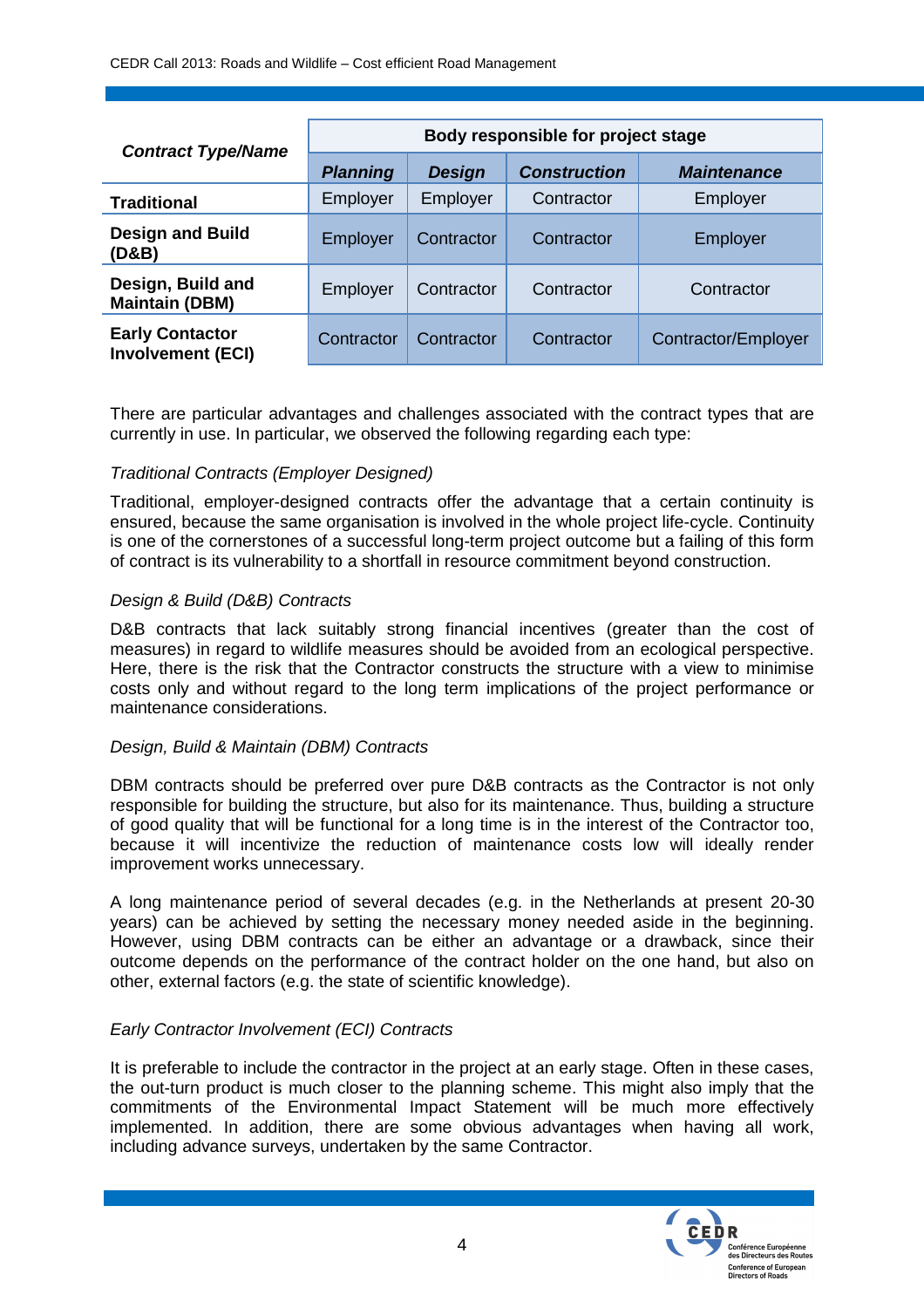However, the Contracting Authority will have to work together with the Contractor from an early stage to design and achieve the objectives of the scheme. From the experience of several European countries that have employed this model over a number of years, the experience is that the Target Cost approach achieves co-operation and favourable outcomes.

#### *Maintenance Contracts*

In addition to the above construction contracts, maintenance contracts are increasingly common for mature networks that have accumulated over time. Maintenance Contracts are usually for fairly short periods of between 5 and 7 years so that poor performance can be addressed at reasonable intervals if necessary. Where a Contractor is undertaking maintenance and getting paid for it, it is necessary that the *Contracting Authority* must ensure that such works are being undertaken. From the viewpoint of international Best Practice it should therefore be favoured to procure maintenance works in *performance-based* contracts.

### **2.2** *Recommendations*

- 1) Ecological expertise in all parties involved in project delivery is essential for the successful implementation of environmental measures, from the preparation of contract documents through to the monitoring of road operations. The Contracting Authority requires access to suitable ecological expertise to enable it to fulfil its duties properly.
- 2) Formal arrangements for Maintenance are required, with provision for regular inspection and evaluation of mitigation measures to ensure that they continue to perform in line with the commitments made at the planning stage. This process requires suitable ecological expertise both for the Maintaining Organisation and in the Contracting Authority for suitable overall supervision of such activity across the full road network.
- 3) Increased use of Quality Assessment in the procurement process would be environmentally advantageous.
- 4) Engagement of specialist ecologists in both implementation and monitoring roles in the preparation and procurement of large Works and Maintenance Contracts is needed.

The key innovations that are possible within the legislative framework relate to the choice of contract rather than procurement strategy itself.

- 5) Options that provide an inherent performance monitoring function are best suited to achieve desired outcomes. The other forms of procurement require complementary actions by the Contracting Authority to achieve the same outcome for wildlife protection. Both DBM and ECI Contracts offer particular advantages.
- 6) To achieve ecological outcomes for the satisfactory management of existing infrastructure, Maintenance Only Contracts have potential to be particularly effective and may be used to improve the quality and functionality of wildlife measures.

Issues specific to particular types of contract are addressed in the following table:

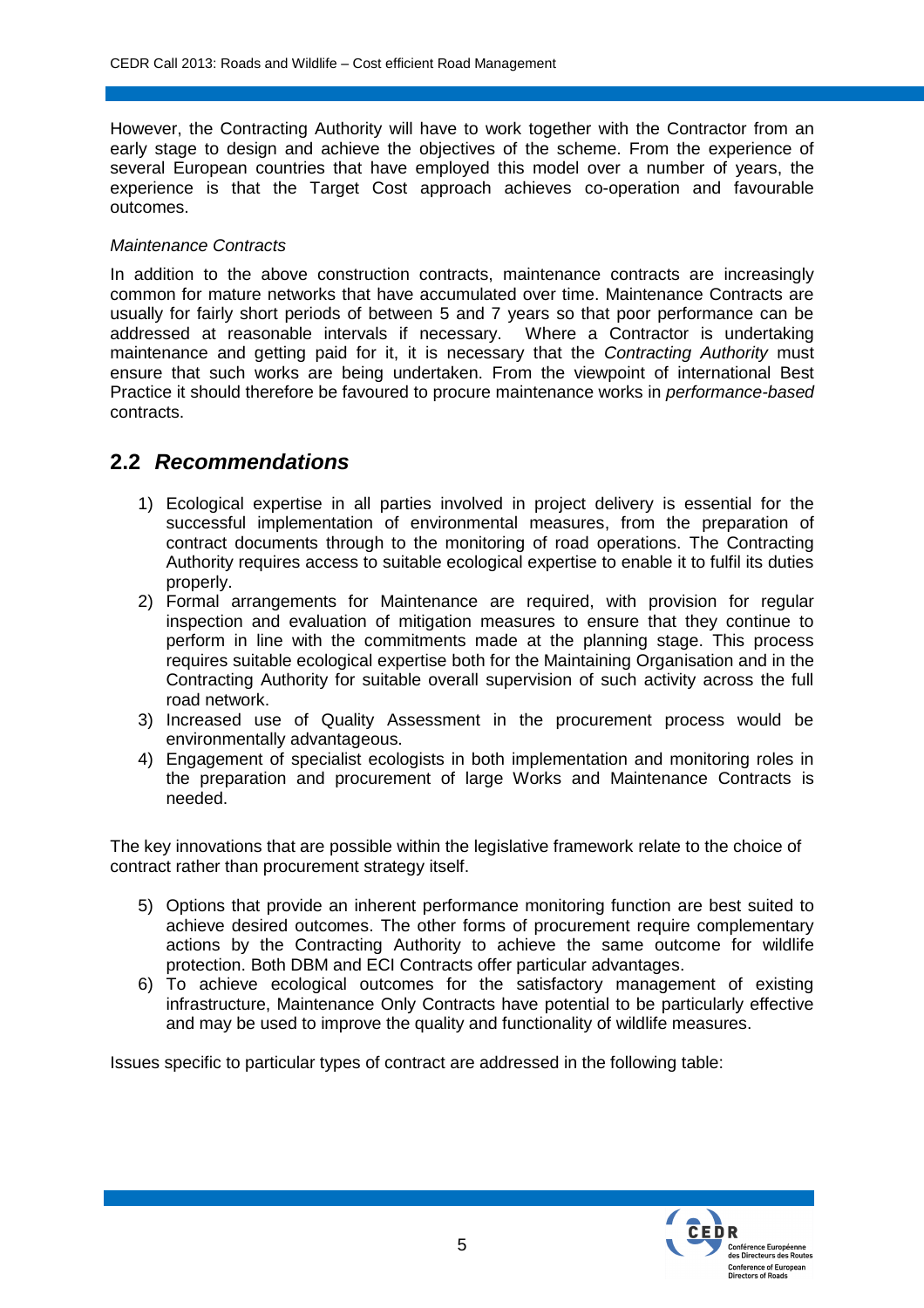| Employer<br>Designed            | • Responsibility for wildlife protections rests with the Contracting Authority.<br>• The full suite of expert ecological services for the design and monitoring of wildlife<br>protections over the full life of the project is required.                                                                                                                                                                                                                                                                                                                                                                                                                                                                                                                                                                                                                                                                                                                                                                                                                                                                                 |
|---------------------------------|---------------------------------------------------------------------------------------------------------------------------------------------------------------------------------------------------------------------------------------------------------------------------------------------------------------------------------------------------------------------------------------------------------------------------------------------------------------------------------------------------------------------------------------------------------------------------------------------------------------------------------------------------------------------------------------------------------------------------------------------------------------------------------------------------------------------------------------------------------------------------------------------------------------------------------------------------------------------------------------------------------------------------------------------------------------------------------------------------------------------------|
| Design &<br>Build               | • Contracting Authority determines performance requirements of the wildlife measures.<br>• Appropriate ecologists design the wildlife measures.<br>• Monitoring of the works may be undertaken by the Contractor for the initial performance<br>period prior to handing it over to the Contracting Authority for maintenance and<br>associated monitoring and remedial actions.                                                                                                                                                                                                                                                                                                                                                                                                                                                                                                                                                                                                                                                                                                                                           |
| Design, Build &<br>Maintain     | • The wildlife measures are identified at the Employer Planning stage.<br>• Appropriate ecological expertise needed for proper transfer to the next stages of<br>Contractor Design / Contractor Construction / Contractor Maintenance.<br>• The Contracting Authority has an ecological supervision role in monitoring the compliance<br>at all stages including appropriate actions during the operational phase in response to<br>Contractor monitoring.                                                                                                                                                                                                                                                                                                                                                                                                                                                                                                                                                                                                                                                                |
| Early Contractor<br>Involvement | • Contractor Plans, Designs and Constructs with option to maintain/operate.<br>• If contractor does not maintain then similar to D&B in terms of the role of the Contracting<br>Authority in the Maintenance stage.<br>• In instances where contractor maintains, this places the least demand on the Contracting<br>Authority in terms of ecological expertise, since this responsibility is transferred to the<br>contractor, although the Contracting Authority must ensure that targets are achieved.<br>• An ECI Contract can operate on a target cost basis and include consideration of<br>Maintenance arrangements from the outset. This "Engineering - Construction - Operation<br>[ECO]" Contract may or may not include a financing element.                                                                                                                                                                                                                                                                                                                                                                   |
| ce Contract<br>Maintenan        | • Wildlife measures maintained by a new Contractor with particular targets for management<br>of the wildlife infrastructure amongst other duties.<br>• Condition Assessment of the infrastructure is undertaken at the outset to identify defects<br>and need for enhancements. Retrofit measures may be ordered,<br>• The Contracting Authority is required to provide an ecological supervision role to monitor<br>compliance at all stages including appropriate actions during the operational phase in<br>response to Contractor monitoring.<br>This form of contract may have greatest application and value on a network management<br>basis for cumulative ecological outcomes. It also provides a direct and effective means for<br>management of the asset with suitable emphasis on the ecological functions.<br>• The financial value of the ecological management tasks will be more significant in a<br>relatively small value Maintenance Contract than in a much larger construction contract,<br>and therefore the financial incentive to ensure suitable performance is more likely to be<br>effective. |

Where the design is undertaken or controlled by the Employer, there needs to be a Check process to ensure that the design is likely to result in the desired outcomes. This may be achieved through an independent checking process as is often applied for complex elements such as structures and earthworks. Another example is the Road Safety Audit procedure. A similar style Ecological Performance Audit process could potentially give greater confidence of a successful outcome. Such an audit could have 3 or 4 defined stages throughout the life of the project, with the final stage taking place after completion of construction and during the maintenance period.

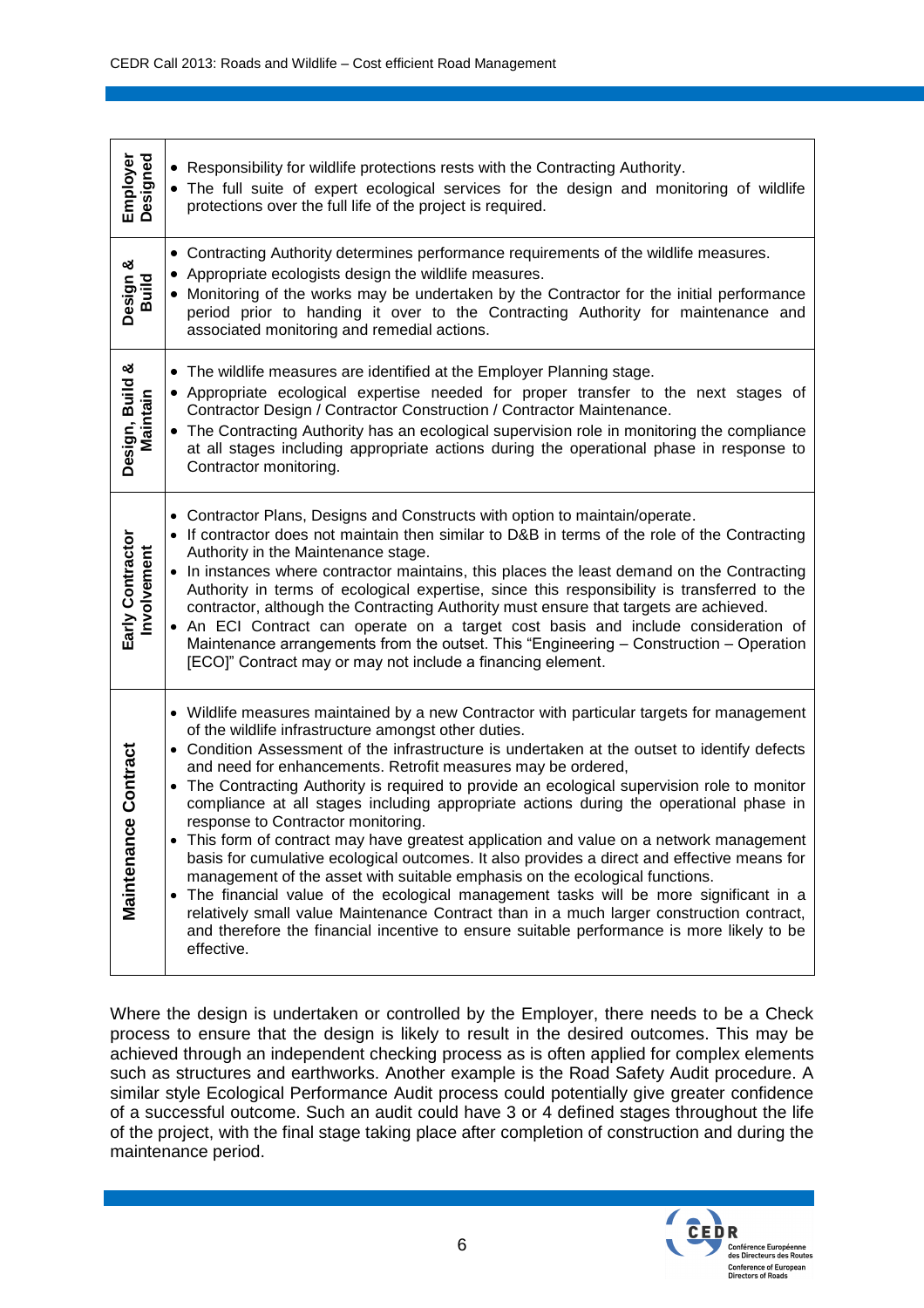In Contracts that involve design by the Contractor, there could be a Design Certification Process to ensure that the wildlife mitigation measures are designed by suitable competent persons. An auditing process could then provide independent verification of the design and construction to meet the required performance standards.

Sufficiently long performance periods of up to 5 years are necessary to enable the effectiveness of the mitigation measures to be monitored adequately and if necessary to allow for corrective action by the Contractor. This is often a requirement for the landscaping elements of major schemes, and may be extended to include the wildlife measures. Operational contracts are well suited in this respect, and it is desirable that construction-only contracts include an initial operational element in respect of these aspects to achieve consistent outcomes in all procurement scenarios.

For each of the 5 contract types mentioned above, the following table outlines the responsibilities for the various stages related to mitigation measures though the life a roads project.

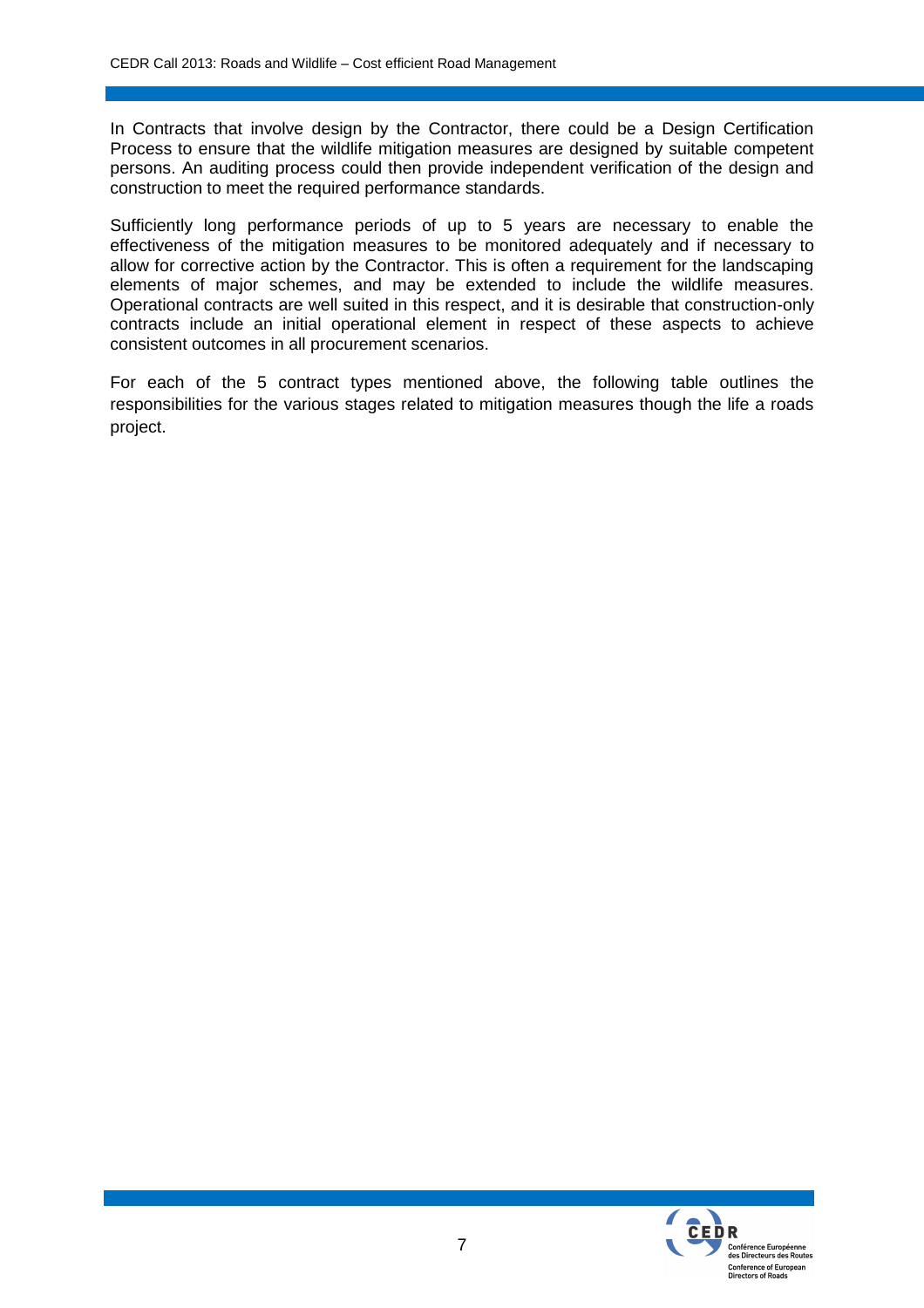#### **Responsible Parties in each Procurement Process Type**

|                | Activity                                                                              | <b>Traditional</b><br>Contract<br>(Employer<br>Designed) | Design & Build<br>(D&B) Contract | Design, Build &<br>Maintain (DBM)<br>Contract | <b>Early Contractor</b><br>Involvement<br>(ECI) Contract | Maintenance<br>Contracts |
|----------------|---------------------------------------------------------------------------------------|----------------------------------------------------------|----------------------------------|-----------------------------------------------|----------------------------------------------------------|--------------------------|
| 1              | <b>Environmental Assessment:</b><br>Ecological, Hydro-Geological,<br>Air Quality, etc |                                                          | Employer                         |                                               | Employer &<br>Contractor                                 | Employer                 |
| $\overline{2}$ | <b>Identify Mitigation Measures</b>                                                   |                                                          | <b>Employer Designer</b>         |                                               | Contractor<br>Designer                                   | Employer                 |
| 3              | <b>Design Mitigation Measures</b>                                                     | Employer<br>Designer                                     | Contractor<br>Designer           | Contractor<br>Designer                        | Contractor<br>Designer                                   | Employer<br>Designer     |
| 4              | <b>Certify Designs - Check</b>                                                        | Checker                                                  | Checker                          | Checker                                       | Checker                                                  | Checker                  |
| 5              | <b>Install Mitigation</b>                                                             | Contractor                                               | Contractor                       | Contractor                                    | Contractor                                               | n/a                      |
| 6              | Certify Installation                                                                  | Employer<br>Designer                                     | Contractor<br>Designer           | Contractor<br>Designer                        | Contractor<br>Designer                                   | n/a                      |
| 7              | <b>Ecological Performance Audit -</b><br>Annual for 5 Year Maintenance<br>Period      | Employer<br>Designer                                     | Contractor<br>Designer           | Contractor<br>Designer                        | Contractor<br>Designer                                   | Contractor               |
| 8              | <b>Rectify Problems</b>                                                               | Contractor                                               | Contractor                       | Contractor                                    | Contractor                                               | Contractor               |
| 9              | Supervision                                                                           | Employer                                                 | Contractor<br>Designer           | Contractor<br>Designer                        | Contractor<br>Designer                                   | Employer                 |
| 10             | Auditing                                                                              | Independent                                              | Independent                      | Independent                                   | Independent                                              | Independent              |
| 11             | <b>Employer - Specialist Ecologist</b><br>Management                                  |                                                          |                                  |                                               |                                                          |                          |

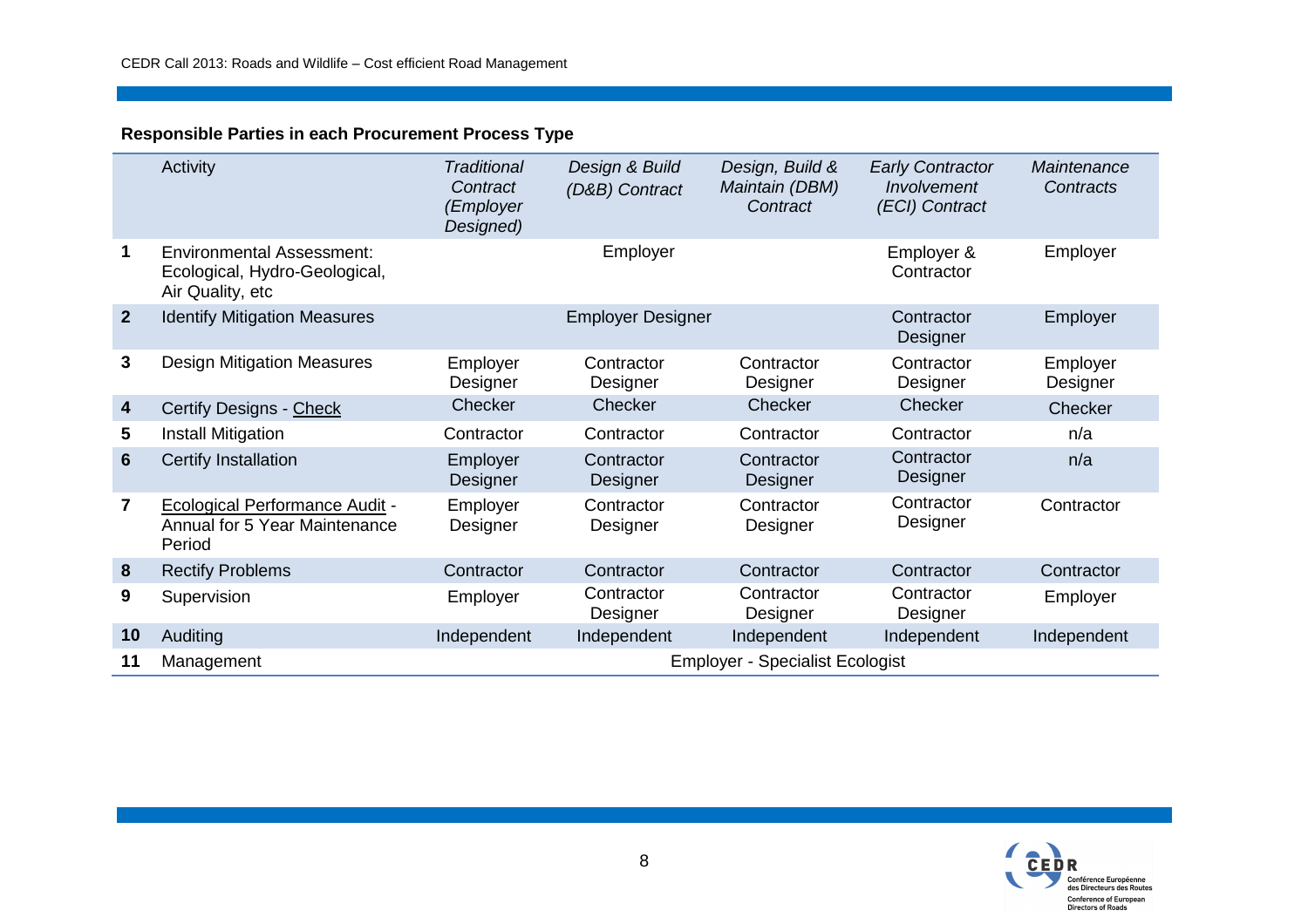# **3 Follow-up: studies and activities**

### **3.1** *General aspects of follow-up*

The meaning of the terms 'maintenance' and 'follow-up' should not be confused. *Maintenance* encompasses the technical activities to keep the structure in question working and has no time limit. *Follow-up*, on the other hand is usually the checking to determine if a structure is fulfilling its purpose and usually includes some biological monitoring. The latter does in most cases not have to be continued indefinitely, but only for a certain time after construction. *Monitoring* of biological activity should actually be considered an integral part of any follow-up study, but since it is often performed independently by researchers in scientific projects, opportunities for cooperation – e.g. between the National Road Authority and researchers at universities – should be used where possible to improve outcomes and understanding using up-to-date scientific methods and equipment.

Follow-up activities should be included as a standard feature in contract procurement – ideally as the appropriate kind of biological monitoring. This would enhance the efficacy of Environmental Impact Assessments (EIAs). Essentially, follow-up activities will also improve the effectiveness of mitigation measures, because they help to determine if the measures have achieved the desired effect (The Countryside Agency, 2006).

The absence of any commitment to follow-up activities in the contract is a cause for its neglect. Thus, it should *always be included* as an *integral part* when procuring a contract. However, there is also some evidence that inadequate follow-up of environmental requirements is due to the use of ambiguous language in contract documents.

Third-party control would ensure the implementation of adequate follow-up activities. It would be neither NRA personnel nor any of the contractors. Since the EIA Directive 2014/52/EU has recently included monitoring as a requirement of EIA, it is expected that such activities will be more commonplace in the near future. It would also be desirable to extend existing monitoring activities to more fully evaluate the functioning of mitigation structures.

### **3.2** *Approaches to follow-up*

Follow-up activities should already be considered during the planning stage. As an important tool for infrastructure development, the Environmental Impact Statement (EIS) already receives special attention during both the planning and the construction phases. Since the EIS provides predictions based on a number of previously available parameters, it is essential to compare the predicted with the actual impact of the road development during and after construction. An option is the use of performance indicators, which will be discussed further below.

The effectiveness of mitigation measures is usually tested by monitoring certain target species. The monitoring is mainly performed by visual inspections, often involving the use of cameras. Less common are methods of tracking, such as clay or sand beds. The method depends on the animal species to be surveyed and on the characteristics of the site where the study is to be performed. The increased use of methods that provide both qualitative and quantitative data allows the comparisons across sites and investigation of the influence of local conditions.

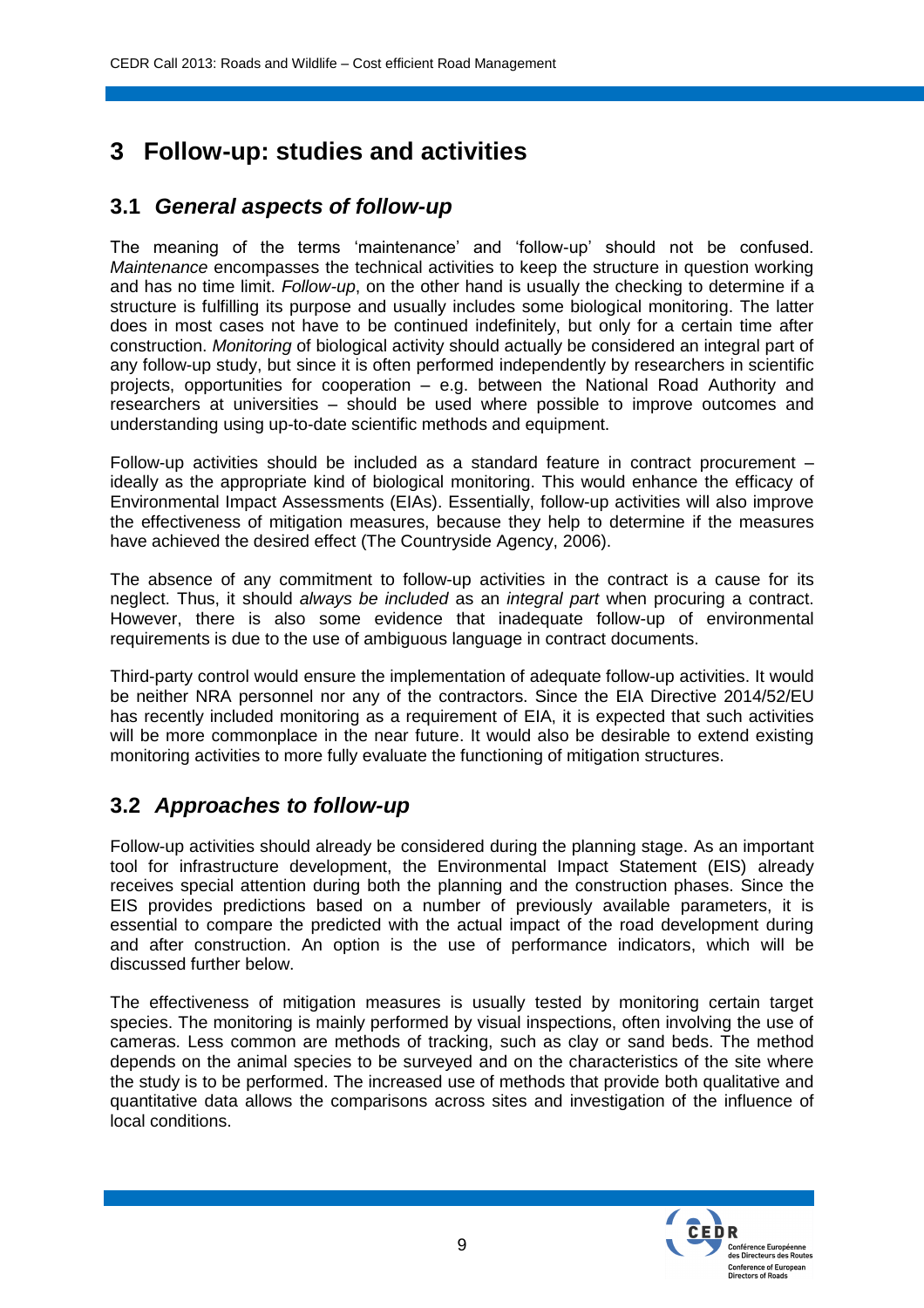In the case where mitigation measures perform poorly, the structure in question may need improvement:

- Planting or landscaping are amongst a variety of improvement measures carried out in most European countries.
- The acquisition of agricultural land around an installed mitigation structure is another remedy but landowners themselves can also contribute to the improvement of quality.

It is not only necessary to check the function of a mitigation measure, but also its effectiveness at the population level. The performance of a mitigation structure has to be evaluated by using some kind of indicator or metrics that reflects its quality. This can be the quality and/or quantity of a species using the structure (i.e. for example species and number of animals per unit of time) or some other kind of performance indicators. In terms of followup, the use of measurable objectives and triggering thresholds would be the ideal situation (IEEM, 2006).

Qualitative and quantitative evaluations are carried out, with presence/absence or count data predominating in the activities undertaken. However, counting data only is not considered to be sufficient for a serious data evaluation. In fact, it is a gross simplification, and therefore widely criticised by researchers with ecological expertise. Hence:

 Supplement (simple) counting data with other kinds of measurements e.g., data from camera recordings in combination with data from GPS senders, trace traps, vegetation mapping or other, more sophisticated methods.

At present, data is often only collected *after* the construction of a mitigation measure for wildlife; thus, there is room for improvement.

 For a meaningful evaluation of the effectiveness, the monitoring should include *Before*, *After*, *Control* and *Impact* (BACI) measurements.

Follow-up actions, including supervision, should be undertaken by specialist personnel with the appropriate training to ensure that ecological measures are correctly implemented and maintained. While monitoring is a requirement of the EIA Directive, there is no corrective action procedure built in. Therefore, it is the responsibility of the Contracting Authority to include for this in the Works or Maintenance Contract. Where DBM Contracts are not used, maintenance otherwise typically falls to the Contracting Authority. Since there are opportunities for legacy wildlife problems to be addressed in maintenance contracts, the opportunity should be taken to improve the maintenance procedures alongside other works required for functional or operation reasons.

### **3.3** *Documentation and use of follow-up data*

Follow-up data should, in general, be available to the public since the so-called *Aarhus Convention* commits the public authorities in the member states of the European Union to publish all environmental information (European Commission, 2015b). So far the general policy with follow-up data is to keep it available, with release upon request. Creation of a unified database system would help to provide direct access for an external user via the internet, which is currently generally very limited. Easy access to data and an information policy developed for the long term would help maintain highly valuable experience and expertise.

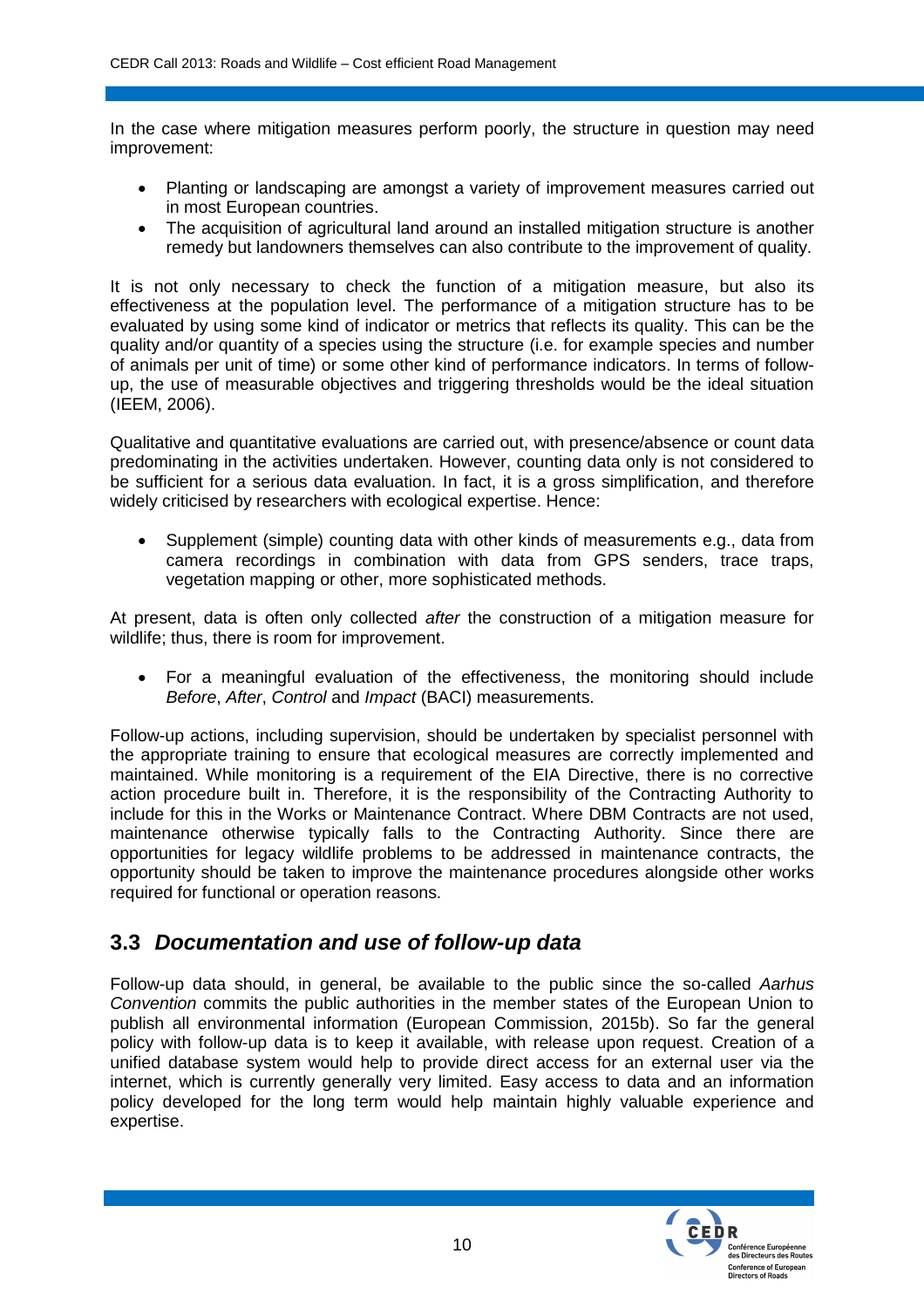Data should thus be collected and stored in a file format that later on will be compatible with standard database systems. Making data from specific projects/countries available will also create research opportunities that may generate insights into follow-up and good practice (Wessels et al., 2015). The creation of a unified, Europe-wide, database system for information retrieval would help raise public awareness on the issue of roads and wildlife. Public participation could also trigger a positive response and feedback, and will most probably result in more respect for the environment.

### **3.4** *Status and improvement possibilities regarding follow-up*

Follow-up studies are the only way to evaluate the effectiveness of mitigation measures. They provide the most effective way to gain knowledge and improve practice (Seiler & Folkeson, 2006). Follow-up studies have not received the attention that corresponds to their significance. Stakeholders are aware of the importance of follow-up but it is not prioritised. There is a lack of implementation and, when carried out, there is often poor or inconsistent practice. Follow-up activities are currently too dependent on personal convictions, i.e. they are only performed due to the personal commitment of an employee. A more systematic approach to maintenance and follow-up activities is needed, as well as an improvement of both. The methodology for survey and data collection in follow-up would be optimised if coordinated at an international level.

Follow-up activities, which have to be specified, should be standard in all contracts, and enforced if necessary.

The best outcomes in ensuring that environmental measures are correctly implemented and maintained are achieved when specialist personnel with the appropriate training undertake the follow-up actions.

It should be stated explicitly in the contracts (both construction and maintenance) that specialists with documented ecological/biological expertise are to be consulted from the early planning stage. Since Contractors will try to keep expenses to a minimum, there is a risk that the inclusion of ecological expertise will also be kept to a bare minimum. It should be made clear to the potential contractors that they do not run any competitive risk when all ecological aspects are included. Hence, price-only contracts make it difficult to achieve good outcomes.

One way to achieve these goals is the preferential use of DBFM contracts (see the section on "contracting strategies" above), when the Contractor will also be responsible for the functionality of his product. This, in turn, should provide sufficient incentive for him to keep it functional for a considerable amount of time. A further improvement could be a combination of DBFM and PPP (i.e. Public Private Partnerships) contracts where the contractor is given specific targets with financial incentives. This way of contracting would not only ensure that the measure is provided but also that the Contractor proves the use of the built structure (e.g. by 'target species').

### **3.5** *Follow-up: how to proceed in the future*

#### 3.5.1 *Considerations*

There are no clear guidelines on follow-up. A solution to this problem is the design of a checklist or tool that provides guidance through the construction and/or maintenance processes, including follow-up (e.g. similar to the SUNRA tool; cf. Sowerby et al., 2014).

Follow-up of the Environmental Impact Statement (EIS) should be compulsory.

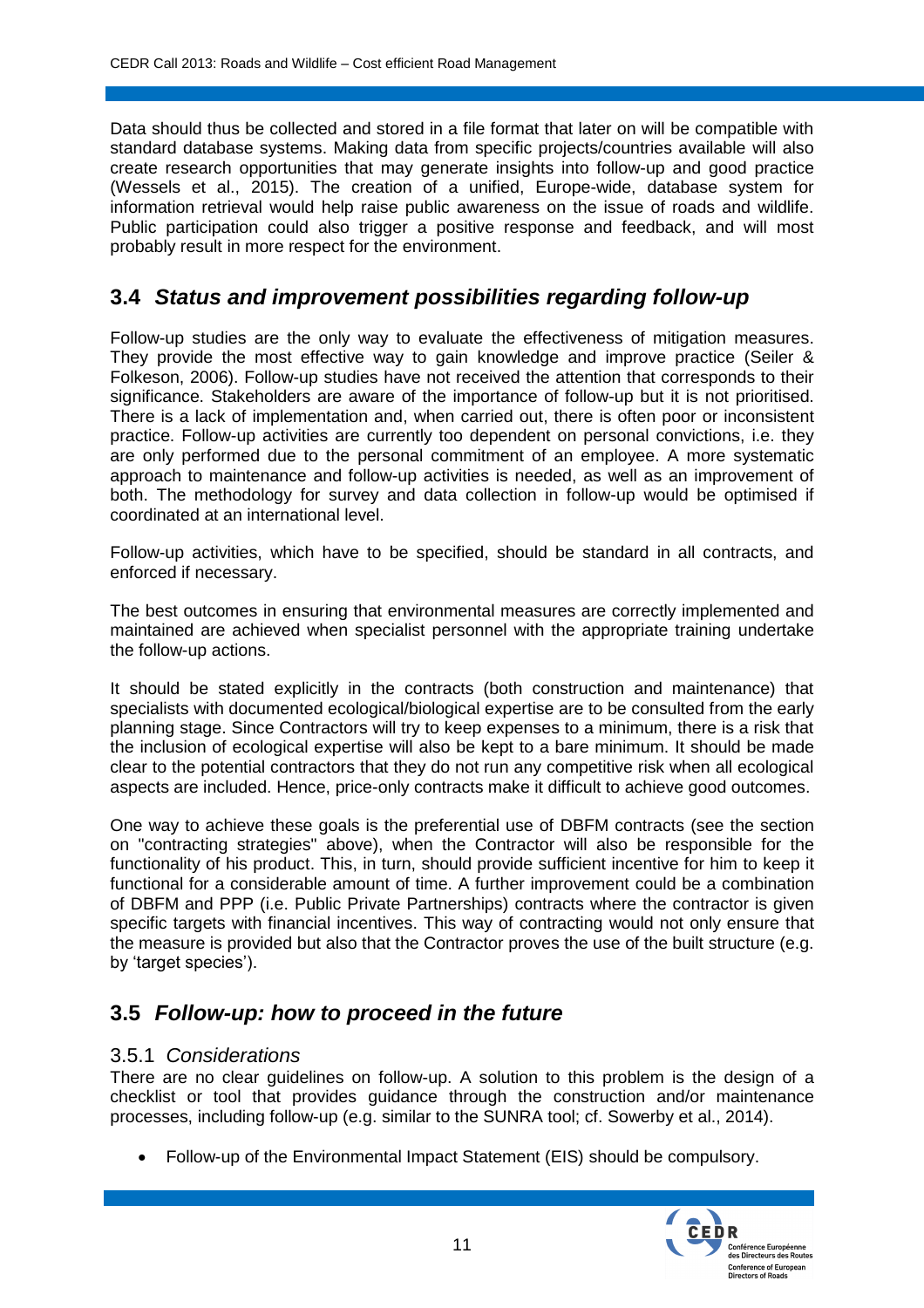- Ecological construction monitoring during the construction process would permit fast and professional response to unforeseen circumstances and provide the necessary background data for an evaluation of the mitigation measure's performance after construction.
- Traditional follow-up, the evaluation or checking if a structure is fulfilling its purpose, occurs throughout the operational life of the measure.

Incorporating all three of the above points would effectively lead to the aforementioned *Before*, *After*, *Control* and *Impact* (BACI) approach being adopted.

There is a need for clear and easy-to-measure parameters to evaluate the performance of mitigation measures. However, the performance of an ecosystem depends on many factors that are difficult to evaluate, much less to quantify – especially in the relatively short timeframe of a typical construction project. Many measurements are carried out to evaluate newly built mitigation structures, consisting for the most part of simple count data. Developing indicators (discussed in the following section) would greatly enhance the effectiveness of follow-up.

#### 3.5.2 *Recommendations*

- **(1)** Follow-up studies should be an integral part of procurement. More use should be made of Maintenance Contracts, in an attempt to lead to more efficient maintenance practice and better environmental outcomes.
- **(2)** Clear guidelines should be developed, preferably as a standardised tool, to improve the implementation of standardised and regular follow-up.
- **(3)** Creation of a unified database for information retrieval, which would simplify access to information and allow for easy comparisons across Europe.
- **(4)** Both Maintenance Contractors and Contracting Authorities should have access to ecological expertise, either in-house or engaged, to ensure the environmental objectives of projects are achieved.
- **(5)** Contracting Authorities need to be adequately resourced in order to undertake follow-up measures. Follow-up actions including supervision should be undertaken by specialist personnel with the appropriate training to ensure that ecological measures are correctly implemented and maintained.
- **(6)** Inclusion of performance-based criteria in project contracts to focus the Contractor on environmental performance throughout the construction life of the project.

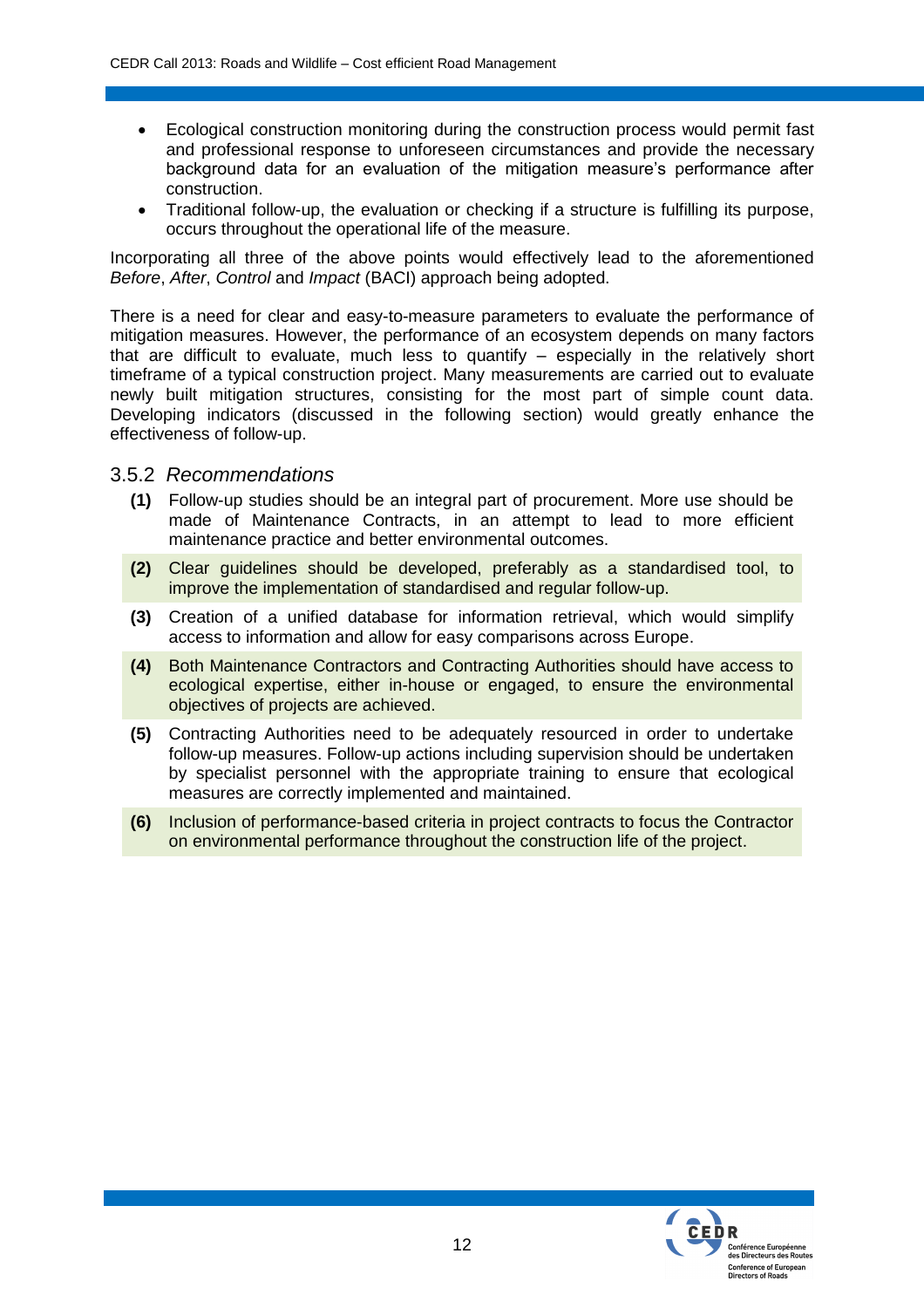# **4 Indicators: metrics for evaluation**

### **4.1** *Indicators as economic and ecological concepts*

Parameters that effectively and easily give a measure of a transportation-related environment's condition, is desirable, especially when examining the functionality of a mitigation structure or its effect on the surrounding environment. The development of suitable ecological/biological indicators would be beneficial to the implementation of most projects. 'Indicators' are here understood as parameters, which reliably should show the performance of wildlife mitigation measures.

Such indicators:

- have to be quantitative as well as qualitative,
- be measurable within reasonable limits of effort and,
- should constitute easily accessible, essential information on the functioning of an ecosystem.

The choice or design of indicators is dependent on local circumstances. Ecosystems are complex structures, and generalisation is inherently accompanied by a loss of information. The separation of *cause* from *effect* when dealing with an ecosystem is also important, and indicators for both are sometimes necessary. In most cases, human influence (e.g. constructing the road) will provide the cause, while the effect on the environment will have to be measured.

As well as this, ecosystems experience naturally qualitative and quantitative fluctuations. There is a danger that developed indicators will fail to document such fluctuations. This could prove disastrous when trying to evaluate the performance of an ecosystem using excessively simplified indicators. It needs to be kept in mind that possible, natural long-term fluctuations – for example of population sizes – have to be taken into account in such evaluations.

There is also a danger that "what gets measured gets done", with the possible implication that everything that remains unmeasured will also not be done (Barratt, 2011). Indicators, even those representing numeric 'target' values, can provide guidance, but they are only meaningful when used by individuals who entirely understand their meaning. Hence, communication on the same level or with an immediate supervisor is paramount. An ecosystem manager can have a few, but sometimes may have only a single indicator available to assess the system's condition but the use of such indicators must go hand in hand with experience and a deep, scientific and ecological understanding.

A good set of indicators provides unbiased guidance for the planning and operation of infrastructure and mitigation measures. The quality of any indicator is dependent on underlying data, which has to be collected beforehand. In turn, the availability of data will influence the choice of the indicators. The type of message conveyed by indicators is dependent on the type of indicator used (Gudmundsson, 2004). In general indicators should:

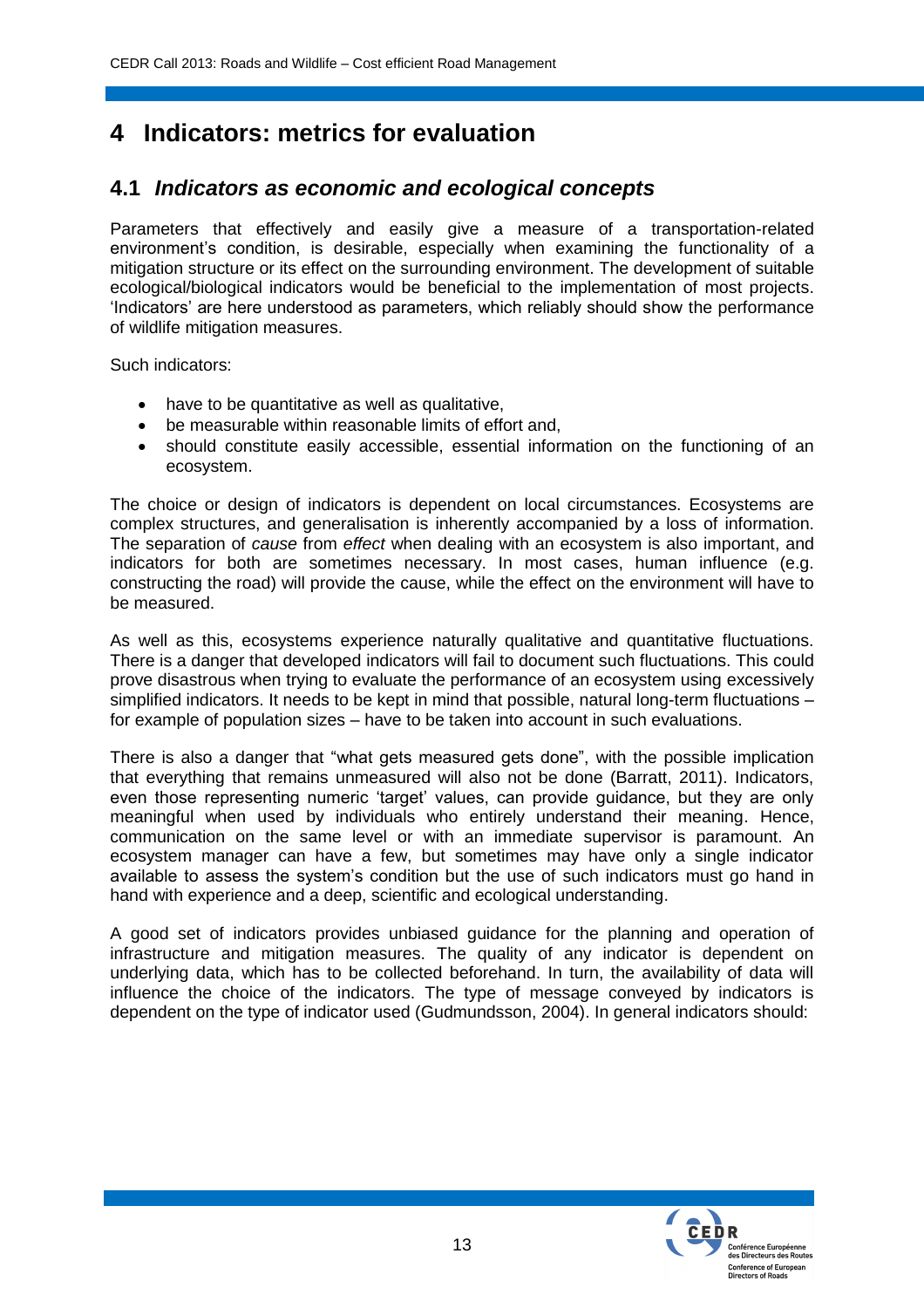| (1)<br>Provide a representative picture of the whole; |  |
|-------------------------------------------------------|--|
|-------------------------------------------------------|--|

- **(2)** Be a reasonable simplification of complexity;
- **(3)** Be adaptable;
- **(4)** Have a sound scientific and technical foundation;
- **(5)** Be adopted in international standards;
- **(6)** Provide a regular update.

Depending on the user group  $-$  e.g. ecologists, decision-makers, the general public  $-$  the indicator should pass on only the information that is needed. A universal indicator that works on all levels does not exist. Indicators also have to be adapted anew for each project.

Care has to be taken that indicators will not be used solely as *performance* measures, e.g. by a subcontractor. This might otherwise lead to an incentive to fulfil certain ecologically relevant obligations irrespectively of the actual need, leading to so-called *unintended consequences* (in the sense of Merton, 1936). In the worst case, there is a risk that wrongly interpreted indicators – if they are designed mainly as *economic* incentives – can become socalled *perverse incentives*. These kinds of incentives result in undesirable outcomes, which are contrary to the original intention to establish such an incentive. The consequences of perverse incentives have been especially problematic in biodiversity conservation (Gordon et al., 2015), which is directly related to the topic of wildlife mitigation discussed here.

Indicators for wildlife mitigation projects should be aligned along the following points:

- **(1)** Indicators should be easy to measure, comparable and reproducible.
- **(2)** Indicators to be measured have to take the Environmental Impact Statement (EIS) into account.
- **(3)** It is important to establish a baseline beforehand, on which the indicator(s) will be modelled. This necessitates the availability of sufficient base data.
- **(4)** The indicators should already be considered during the procurement process.
- **(5)** Indicators should reliably show if a mitigation structure is functioning as planned.
- **(6)** In the specific case of mitigation structures such as wildlife bridges, the indicator(s) used should be able to document 'negative' outcomes as well, e.g. when a structure is *not* used by the target species.
- **(7)** The indicators used should include a 'positive' element, i.e. preferably include an incentive that reliably leads to the outcome planned. This could be, e.g. an economic benefit for the contractor when performing well rather than a penalty for poor performance.
- **(8)** Indicators have to consider that different species might be measures. This might necessitate the use of a different (kind of) indicator.

Indicators have to be adapted specifically for each project. However the following two indicators are recommended for use in mitigation of wildlife for road projects:

- (1) Road kill (according to a pre-specified process of measurement); and
- (2) Usage of crossings (using a pre-defined method of measurement and a pre-specified target species list/formula).

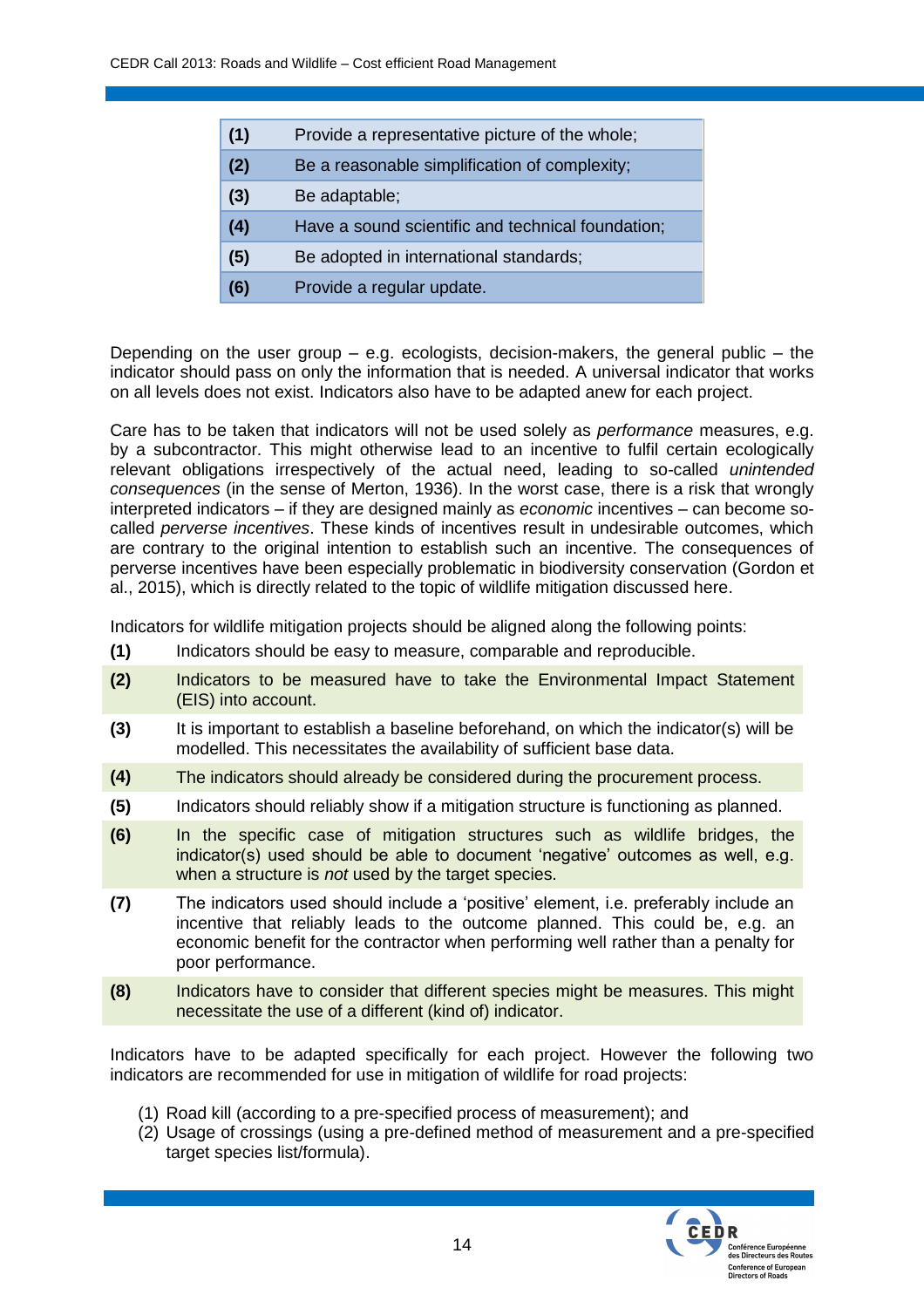The use of indicators should not lead to the neglect of other crucial factors. Information flow – especially to sub-contractors and to the public – is vitally important, with the challenge of communicating complex matters through various levels a difficult one to overcome. The importance of follow-up for the successful implementation of all wildlife-related road projects cannot be discounted.

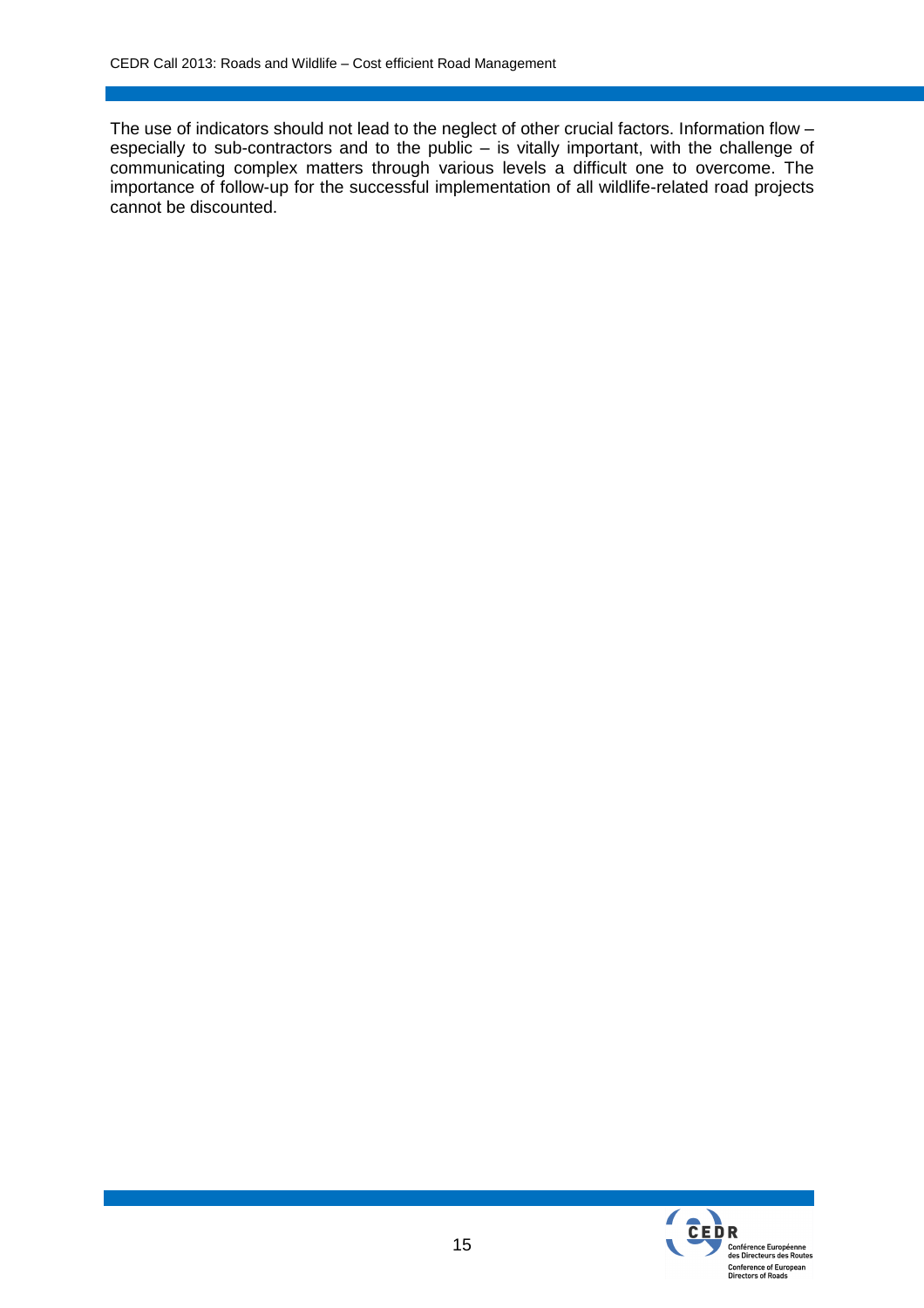# **5 Conclusions**

In conclusion, we provide the following, general recommendations:

- **(1)** Ecological expertise is essential for the successful implementation of environmental measures from the preparation of contract documents through to the monitoring of road operations.
- **(2)** The increased use of Quality Assessment, including ecological requirements, in procurement would provide environmental advantages.
- **(3)** Further advantages could be achieved if past performance of contractors were considered in procurement.
- **(4)** Construction and Operation Contracts that incorporate a Maintenance function with appropriate monitoring are preferred as this ensures that there is a process for problems to be resolved.
- **(5)** Contracts which engage the Contractor before the Planning Stage and that carry through to Operation and Maintenance are particularly successful for wildlife protection as they provide continuity and monitoring throughout the entire process.
- **(6)** Performance based mitigation measures of a DBFM (PPP) contract where the contractor is given specific targets with financial incentives may be a way of not only ensuring that the measure is provided but, by requiring the Contractor to prove the use of the measure by the target species, they are also incentivised to undertake extensive monitoring.
- **(7)** Follow-up studies need to be an integral part of all mitigation projects.
- **(8)** Follow-up studies should be performed or supervised by experienced ecologists, who ideally are permanently employed to ensure:
	- a. a continuation of competence throughout the lifecycle of the project up to and including the maintenance phase;
	- b. the build-up of local knowledge;
	- c. development of performance indicators, which will be locally applicable.

With the involvement of ecological expertise and financial incentives we can ensure a longterm strategy, a continued personal commitment and the supervision of ecological performance, and not the least a considerable reduction of administrative expenses. A failure (i.e., not meeting the targets) through misunderstanding or misuse of Key Performance Indicators or other generalised indicators can thus be avoided.